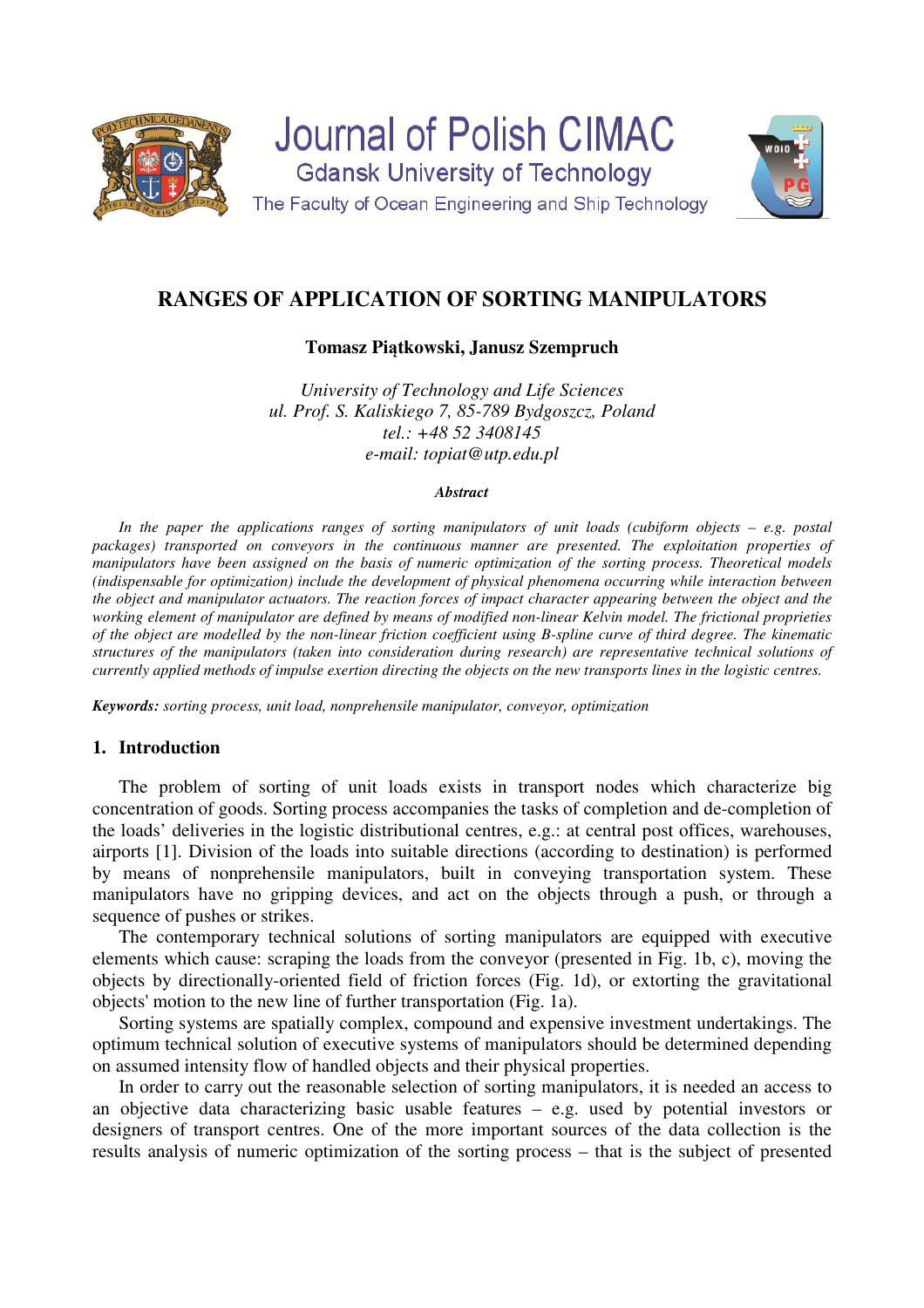work. The theoretical models have been developed on the basis of selected devices which cover an area of manipulators currently used in the logistic centres and offered by manufacturers.



*Fig. 1. Examples of executive systems of sorting manipulators: a) tilt tray [2], b) divert shoes [3], c) active rotary fence [4], d) torsional disks [5]* 

#### **2. Kinetic structures of nonprehensile manipulators**

Simple in its form nonprehensile manipulator the ability to manipulate the object obtains as a result of bond with the transportation functions of conveyors – these manipulators usually cooperate with conveyors (e.g. belt or link-belt). Due to the difference in the use of transportation functions of conveyors the manipulators can be divided into two groups: stationary (Fig. 2a) and stream manipulators (Fig. 2b). Stationary manipulators (Fig. 3) are combined with the supporting structure of the conveyor and stand still with respect to them  $(v_R = 0)$ . Executive elements of such manipulators perform their working motions above the surface of the conveyor and have mostly the form of an active rotary fence (the figs. 3a), also an active fence with translational motion (Fig. 3b), or a system of torsional discs Fig. 3c).

In the stream manipulators (Fig. 4), the role of executive elements is played by segments of the link-belt conveyor. These segments are equipped in additional features which can be in the form of: tilt trays (Fig. 4a), the trays with bearing surfaces covered transverse conveyor belts (Fig. 4b), divert shoes sliding along the slats (Fig. 4c). Working elements of the manipulator (which are also segments of the conveyor) wander in the conveyor with the velocity of loads' stream ( $v_R = v$ ).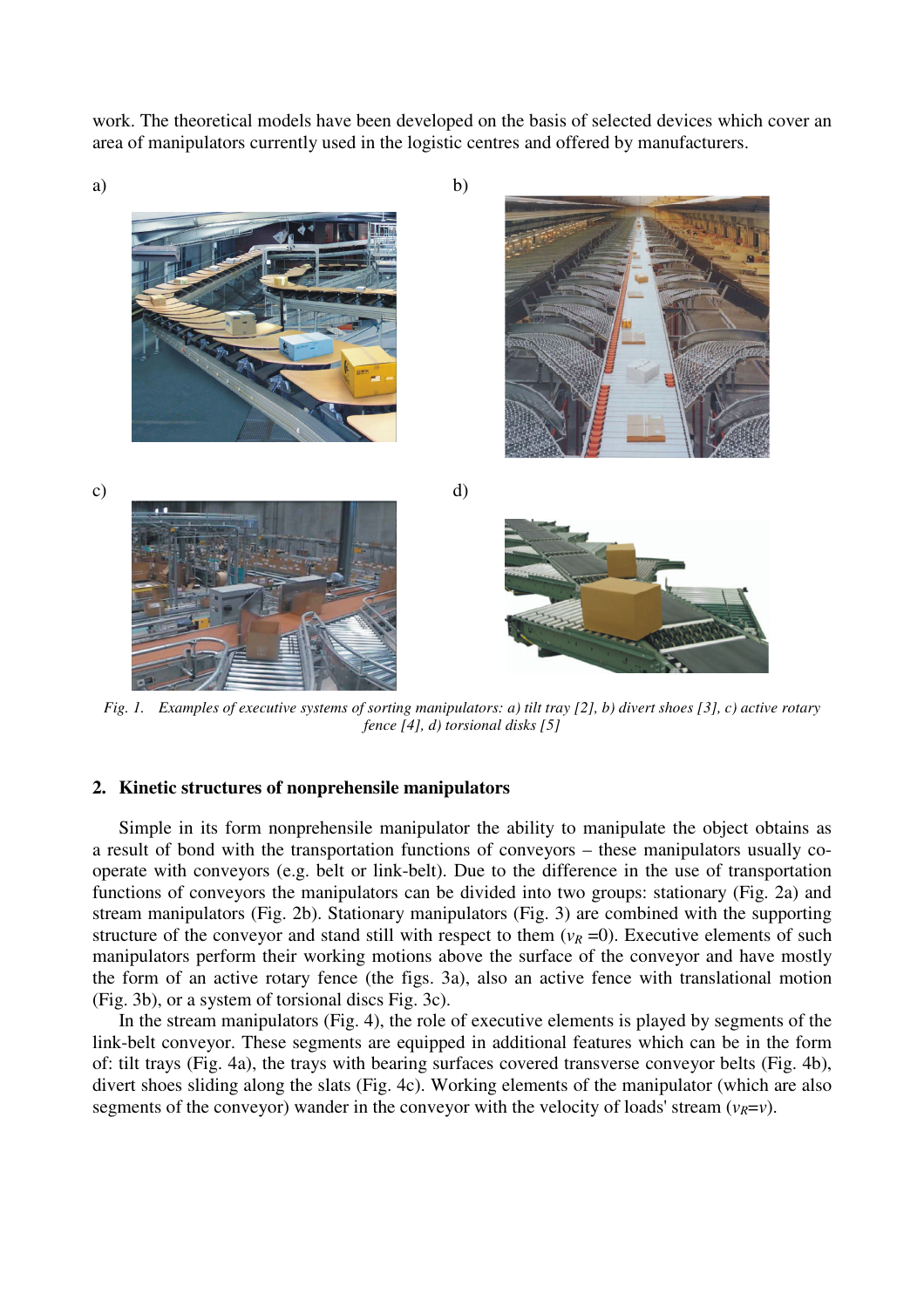

*Fig. 2. Nonprehensile manipulators: a) stationary, b) stream; 1 – handled object, 2 – conveyor, 3 – working element of manipulator, v – velocity of load stream, vR – velocity of manipulator,* ∆*c – distance between heads of loads* 



*Fig. 3. Examples of kinematic structures of stationary nonprehensile manipulators: a) manipulator with an active rotary fence, b) manipulator with an active fence with translational motion, c) manipulator with torsional disks; 1 – unit load, 2 – main conveyor, 3 – working element, 4 and 5 – delivery lines, v – velocity of transportation of main conveyor,*  $v_A$  *i*  $v_B$  – *velocity of transportation of new transport lines* 



*Fig. 4. Examples of kinematic structures of stream nonprehensile manipulators: a) tilt tray, b) belt tray, c) divert shoes; 1 – unit load, 2 – main conveyor, 3 – working element, 4 i 5 – delivery lines, v – velocity of transportation of main conveyor,*  $v_H$  *– velocity of working element,*  $v_A$  *i*  $v_B$  *– velocity of transportation of delivery conveyor* 

#### **3. Basic assumptions of sorting process models**

The indications and indispensable recommendations necessary for design new solutions of manipulators and to define an application ranges of existing sorting devices are obtained from the analysis of the results of numeric optimization [9], [10], [11], [12], [14]). In the study there were used the theoretical models of the sorting process, which include the development of physical phenomena occurring while interaction between the object and manipulators actuators (oblique impact, the dry friction). The reaction forces of impact character appearing between the object and the working element of manipulator are defined by means of modified non-linear Kelvin model [8]. The frictional proprieties of the object are modeled by the non-linear friction coefficient using B-spline curve of third degree [13]. The sorting process is treated as a sequence of discreet stages of the movement, which occur one after the other until the reaches the its location in the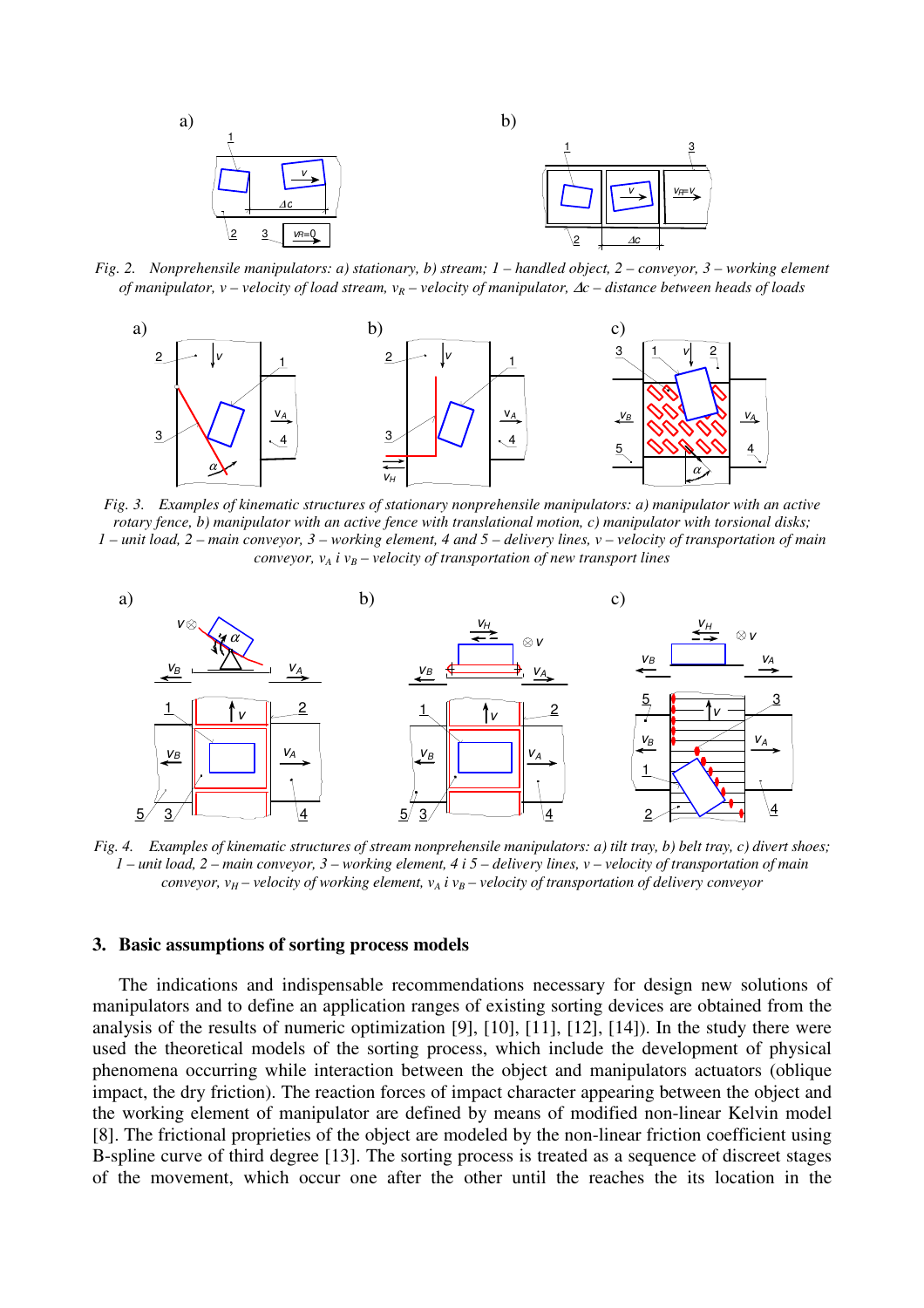destination place. The stages, into which one can divide the considered continuous process, are distinct kinematic-dynamic states of the load, significantly different from one another, resulting from current interactions of the object and depending on its location relative to the sorting device.

The physical proprieties of the manipulated objects, indispensable from the point of view of the assumed models, are determined during experimental tests. The friction proprieties of the objects are investigated with the use of method of backward friction force fields [13], while the elasticdamping properties are examined by means of free fall method consisting in dropping the object down from a height on a rigid ground or an elastic beam [8]. Moreover, these tests give the possibility of experimental verification to confirm the correctness of the assumptions accepted in modelling the phenomena of dry friction and inelastic impact of bodies.

# **4. General recommendations of applying various groups of nonprehensile sorting manipulators**

The data presented in Fig. 5÷Fig. 10 constitute synthesis of the basic structural-exploational properties of manipulators specialized in sorting stream of unit loads, developed on the basis of the numeric optimization results [9], [10], [11], [12], [14].



*Fig. 5. Space of constructional solutions of sorting manipulators* 

There were studied the potential utilitarian properties of selected kinematic structures of manipulators relating to sorting the cuboidal objects (in rectangle shape in the conveyor plane) of length  $A \in \langle 0,1; 1,2 \rangle$  m and width  $B \in \langle 0,1; 0,8 \rangle$  m at the transportation velocity of unit load stream  $v \in (0,2; 2,5)$  m/s and the conveyor width  $s = 0.7$  m. The most inconvenient variants of the load stream location to obtain the successful course of the sorting process were considered. These variants result from association of the extreme values of the objects' parameters: their geometrical dimensions, density distribution, frictional properties, and initial position on the main conveyor. An accepted admissible dynamic reactions which can be exerted on the sorted objects are equivalent to the overload risen during the object impact at free fall on the undeformable ground from the height  $H_{dop} = 0.3$  m.

The values of exploational properties of manipulators (presented in the charts) are marked through shaded areas. Each manipulator has attributed area of different colour whose meaning was explained in the legend of Fig. 5. The interpretation of marks (occurring on all drawings) is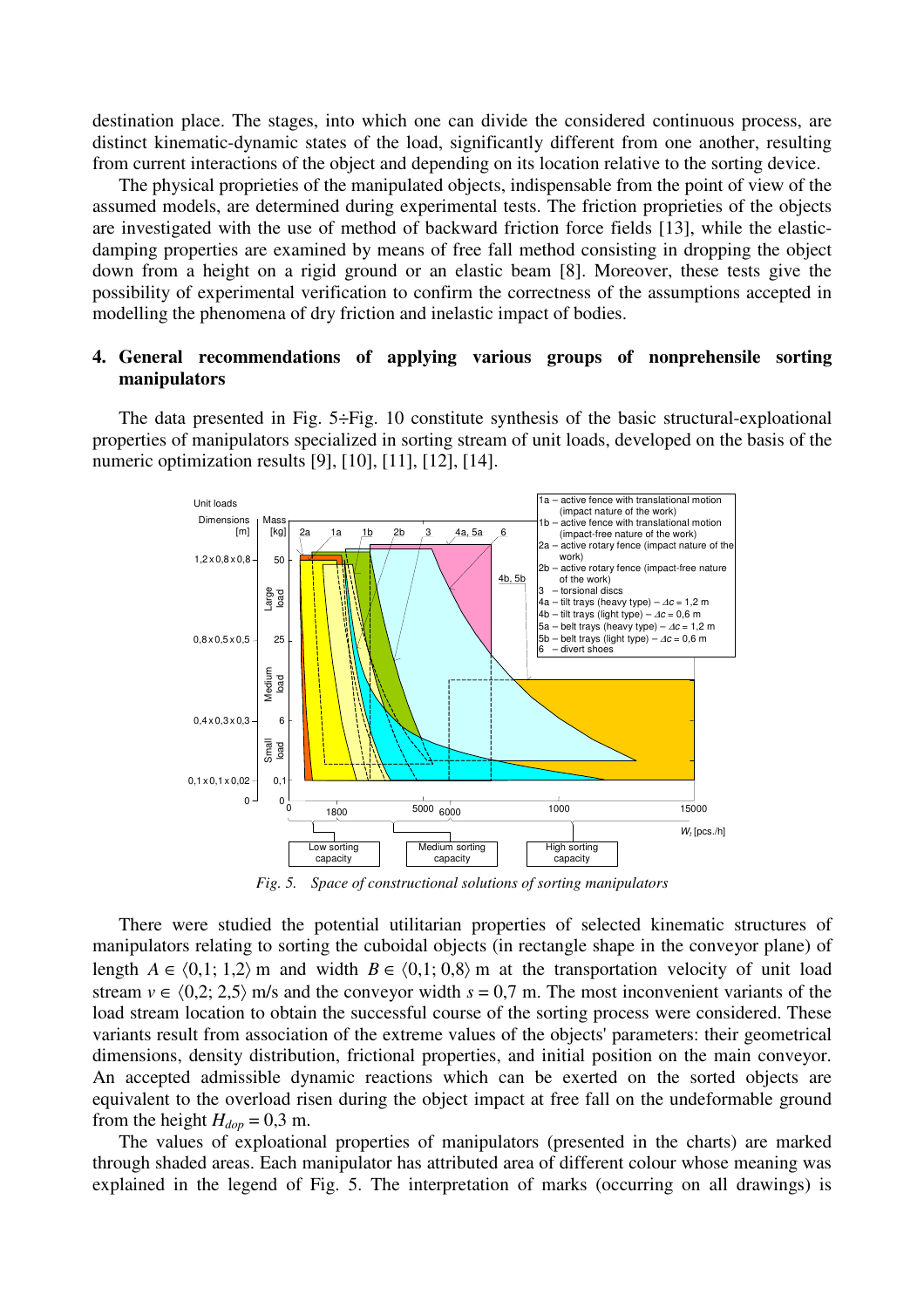common. Simultaneous mapping of the properties of several manipulators in one drawing leads sometimes to mutual covering of areas attributed to the manipulators. In order to enable their full identification, each area at least partly is drawn in the foreground, and the hidden edges are mapped by a dotted line. For a few areas there have been difficulties in their presentation in the foreground – even partial one. An improvement of visibility of these areas was obtained by their insignificant "extraction" beyond the declared maximum value of the dimensions of objects – from this reason some areas goes beyond dimensions  $1,2 \times 0,8 \times 0,8 \text{ m}$ .

The division of the capacity of sorting manipulators into ranges (low, middle and high – Fig. 5) is based on definitions used in the work [6], and division relating to the loads' sizes (small, middle and large) – in the work [7]. The divisions mark out the ranges associating the manipulator groups with the sorting process properties – they attribute the suitable technical solution in the reference to exploational expectations.

The markings of manipulators with active fences take into account two types of work nature: impact (1a, 2a) or impact-free (1b, 2b). Accepted types, result from the organization of the stream of loads on the conveyor. Initial position of load decides, if while sorting the object will impact against the fence or only slides (without impact) along this fence.

The sorting capacity of the tray manipulators is closely related to the size of applied trays – not to the sizes of objects resting on their bearing surfaces. The largest foreseen object for sorting should fall inside the tray in whole. Due to this reason, the areas concerning tray sorting devices have shapes of rectangles (Fig. 5).

The division of tray manipulators into two types: heavy (4a, 5a) and light (4b, 5b) is dictated the economic consideration: light trays are designed for objects of small dimensions, and heavy – for large objects [7].

The data relating to belt tray devices (5a, 5b) characterizes the close affinity to tilt tray manipulators (4a, 4b) in the range of the achieved capacity of sorting in the function of the objects' dimensions (Fig. 5) and the velocity of main conveyor (Fig. 7 and Fig. 8). Difference between these solutions concerns the level of dynamic interactions exerted on objects (Fig. 6) and the frictional properties of objects provided for sorting. The objects (in the case of belt trays) are exposed to the dynamic overload whose value results from friction coupling between object and the active bearing surface of manipulator – similarly, like in case of manipulator with torsional discs (3). An acceleration which is exerted by tilt tray on the object, can be larger - it can reach approx. 1,5g (g – gravity acceleration) [9]. Manipulators with tilt trays are not designed for objects' sorting of too large friction properties. Belt tray manipulators do not possess such limitation – the conveyors covering trays are made of materials of high friction coefficient – considerably higher than in case of surface of tilt trays.

The edges limiting the areas from the left side (presented in Fig. 5) relate to sorting capacity obtained at minimum dynamic overload exerted on loads (Fig. 6) and at the low velocity of conveyor transportation (Fig. 7 and Fig. 8). The movement in the range of area in the direction of the right edge causes obtainment of higher sorting capacity, an increase of dynamic overloads exerted on the load and conveyor velocity increase. This rule obviously does not apply to the tray manipulators (4a, 4b, 5a, 5b).

The values of dynamic interaction exerted on the object by manipulators (presented in Fig. 6) are expressed through the impact velocity, height *H* of the load free fall on undeformable ground, and acceleration  $a_N$ . The values of each quantities have been so calculated to reconstruct relationships occurring between these quantities during the load impact (in [8], according to Table 1 – tested load with placed inside seismic sensor is surrounded by a sponge of thickness 0,03 m) at the free fall on undeformable ground from the height *H*. The conversion of the impact velocity into adequate acceleration  $w<sub>n</sub>$  transmitted to load, do not take into account actuators flexibility of manipulators. An influence of this flexibility on mitigation of dynamic interaction exerted on the objects is presented in [10].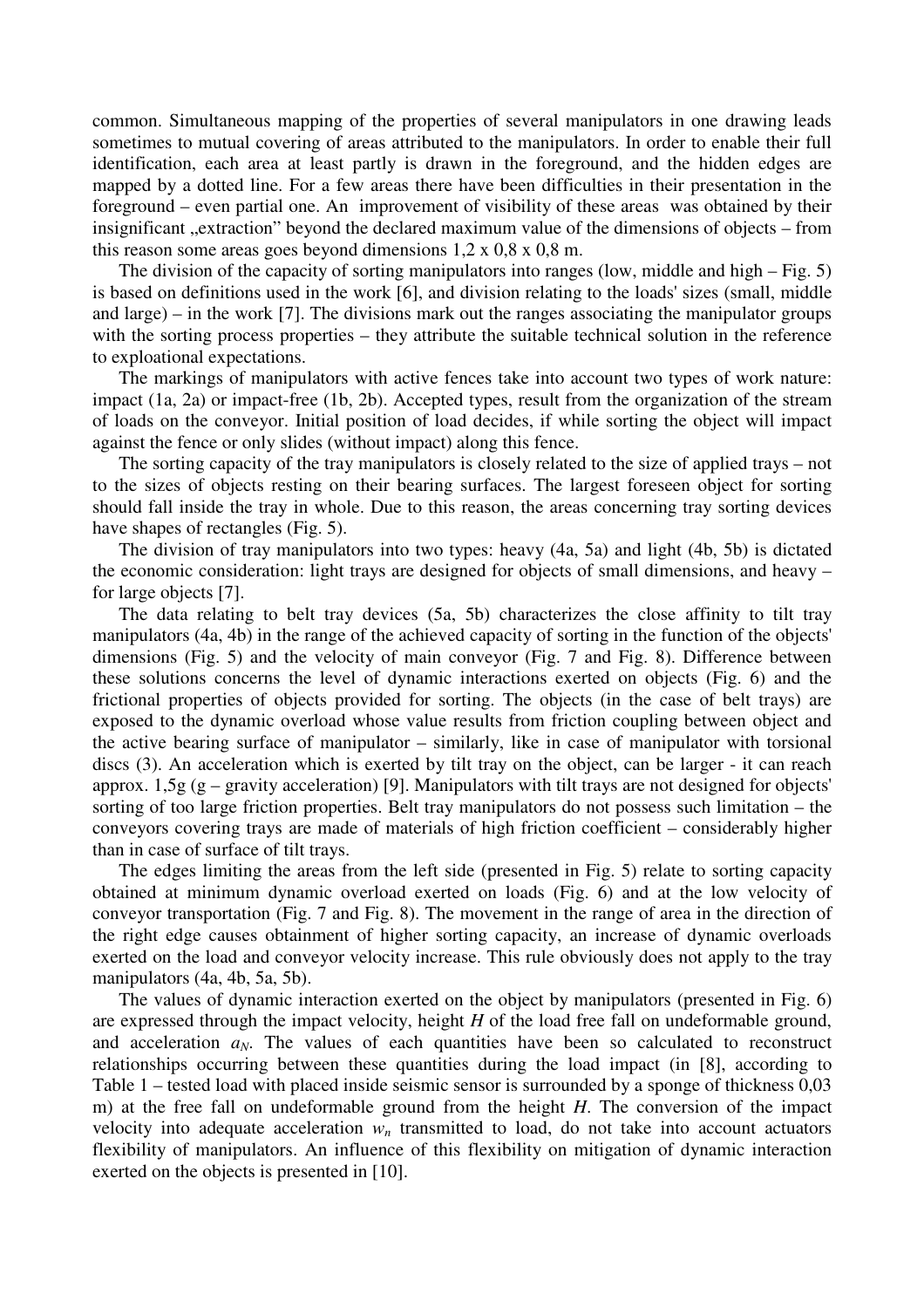

*Fig. 6. Space of dynamic overloads exerted on objects by manipulators:*  $a_N$  – acceleration exerted on object, *H – height of free fall of the object on undeformable ground, wn – relative impact velocity of the object against working element in normal direction* 

An increment of the sorting capacity has the small influence on the value variation of the objects' overload in case of tilt manipulators (4a, 4b, 5a, 5b) and with torsional discs (3) (Fig. 6) – in contrast to manipulators with an active fences (1a, 1b, 2a, 2b) and with divert shoes (6). The edges of the left side of the areas (Fig. 6 and Fig. 7) designate the capacity of sorting loads with the maximum dimensions, and right edges – loads of minimum dimensions.



*Fig. 7. Ranges of transportation velocity of main conveyor during sorting* 

The chart in Fig. 8 is worked out on the basis of information contained in Fig. 7, using one of the coordinate data – preferred velocity of loads' stream. Recommendation of the objects' sorting at the range of low velocity of the main conveyor refers to the manipulators with an active fences with translational motion (1a, 1b) and manipulators with torsional discs (3). Higher velocity of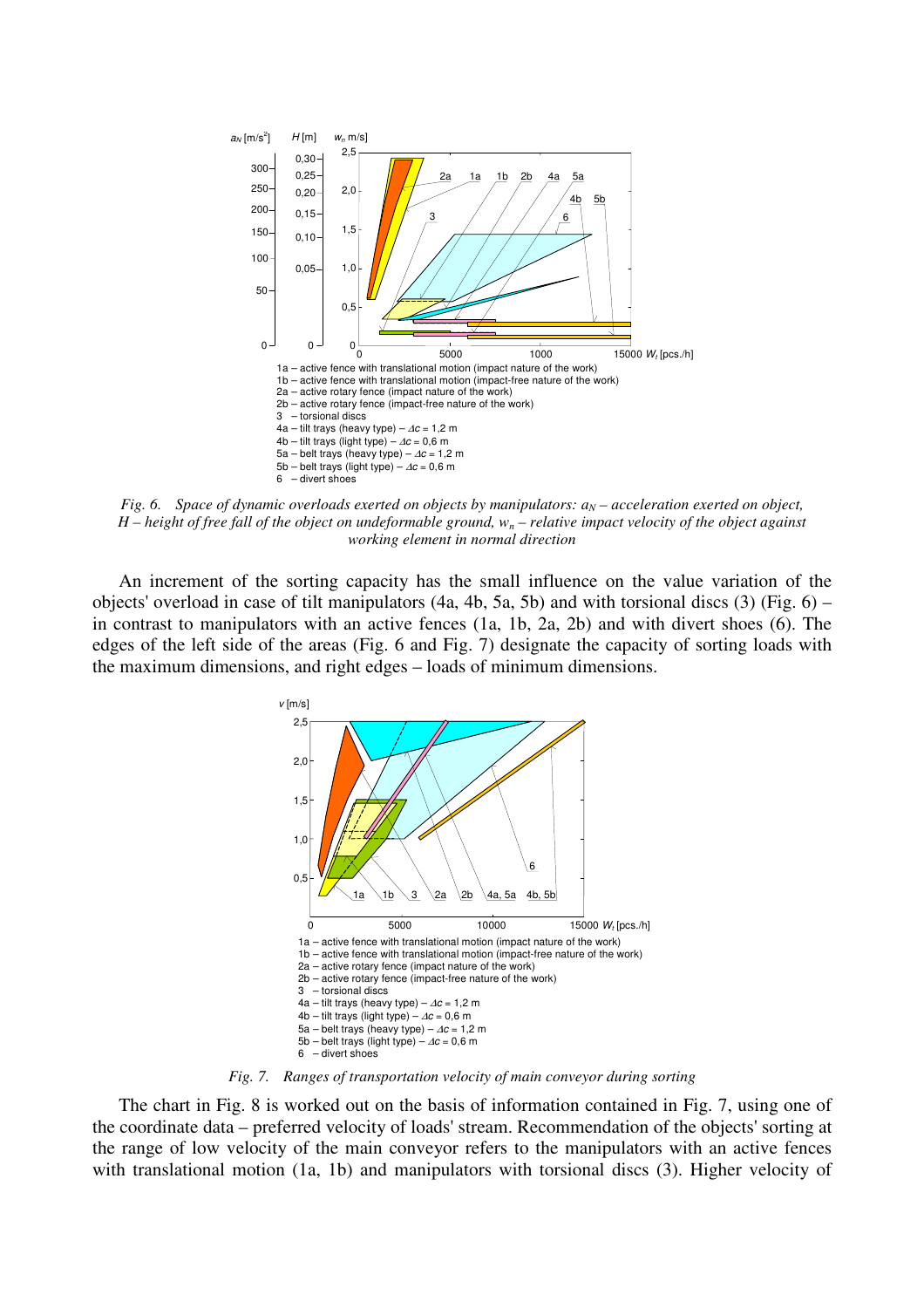transportation of load stream is appropriate for the work of manipulators: with trays (4a, 4b, 5a, 5b), with an active rotary fence (2a, 2b) and with divert shoes (6).

One of the basic features characterising the loads stream, subjected to automatic sorting process is the distance ∆*c* between the heads of transported loads. This distance should be so chosen to obtain continuous and collision-free supply the workspace of manipulator. Dependencies occurring between sorting capacity of manipulators and recommended distance between the heads of loads transported on the main conveyor are shown in Fig. 9. The upper edges of the areas (presented in the figures) relate to the objects of the maximum external dimensions, lower – to the minimum dimensions of objects. The required distance ∆*c* becomes smaller and smaller along with an increase of sorting capacity (excluding tray manipulators  $-$  (4a) (4b) (5a) (5b)). Obtained effect is a natural consequence of the relationship between the dimensions of load and the sorting capacity: the smaller the load, the less possible distance ∆*c* and higher capacity of sorting (Fig. 5). The requirement of the largest distance application ( $\Delta c \approx 5.5$  m) is assigned to the manipulators with an active rotary fences (2a) and (2b), and the smallest distance ( $\Delta c \approx 0.6$  m) – to the manipulators with trays (4b) and (5b).



*Fig. 8. Velocity of conveyors co-operating with sorting manipulators (worked out on the basis of Fig. 7)* 



*Fig. 9. Distance between heads of loads transported in the main conveyor, ensuring uninterrupted and collision-free supply of the manipulators*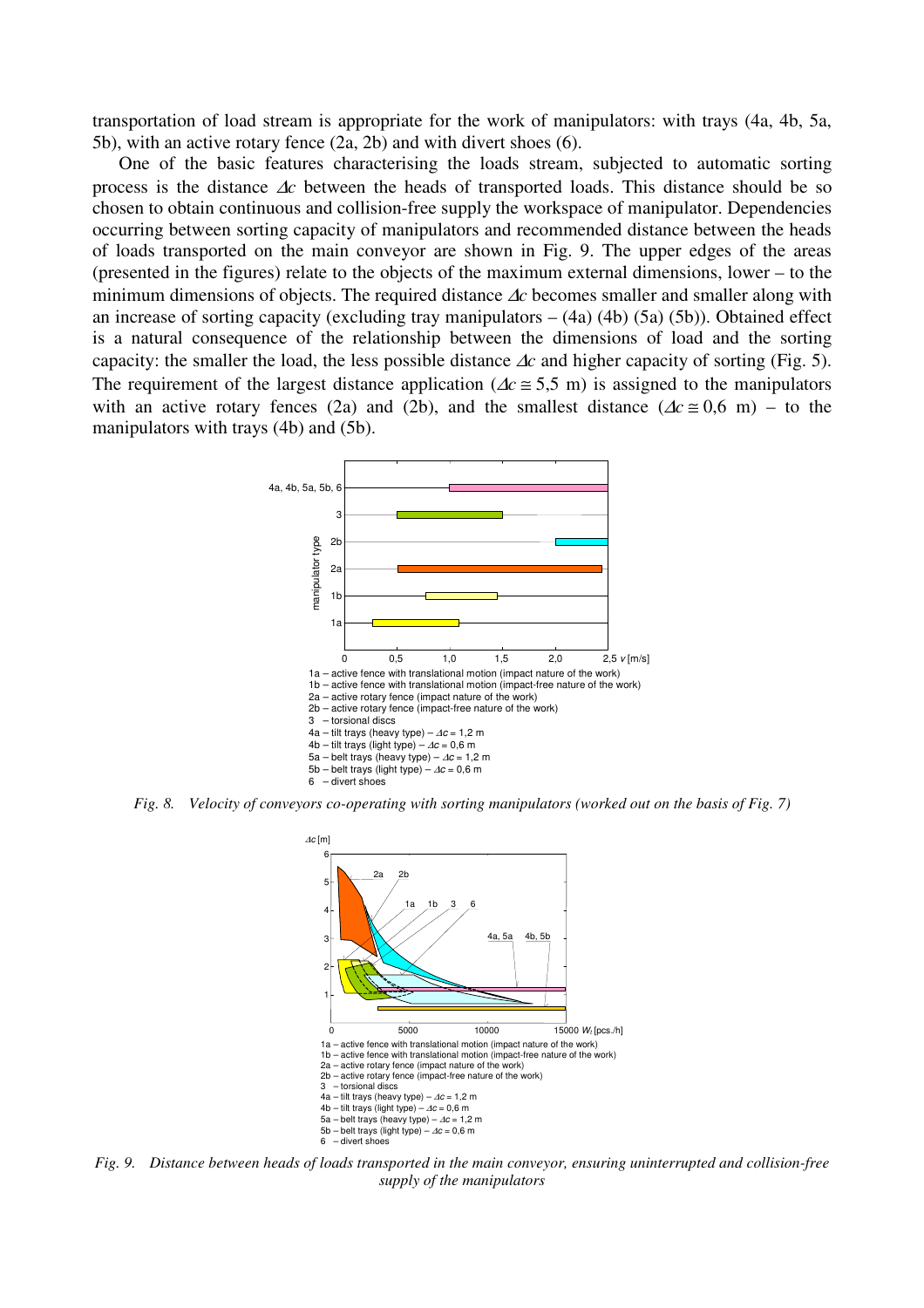Shaded areas shown in Fig. 10 present the minimum lengths of the working space occupied by the manipulators. These lengths also determine the length of the minimum distance between destination chutes – have an influence on the number of division lines attributed to the unit length of an automatic sorting line. The longest workspace can be attributed to the manipulators with tilt trays (4a) and (4b), and the shortest – to manipulators with torsional discs (3). Manipulator with an active rotary fence (2b) can be simultaneously qualified to sorting devices with the shortest required working space (in case of loads sorting of minimum dimensions, and transported at high velocity of main conveyor) and to devices with large length of this space (in case of loads sorting of maximum size). The length of the workspace of manipulator with divert shoes (6) does not depend on the sorting capacity.



*Fig. 10. Ranges of minimum length of working manipulators' spaces* 

## **5. Summary**

The analyses of research results of the sorting process of unit loads transported on conveyors indicate that:

- Highly efficient sorting devices belong to the class of nonprehensile manipulators. Basic methods of impulse generation that leads the objects to the new transport lines are achieved through: pushing of the object by working elements of manipulator, effect of the directionallyoriented fields of friction forces, and an influence of gravity force on the object causing its sliding down from the conveyor.
- Presented results of investigations fulfill cognitive function they can be used, as guidelines on the stage of formulating the constructional assumptions of new technical solutions of sorting manipulators, and for optimum control already existing manipulators.
- The main constraints to obtain higher sorting capacity are: the dynamic effects exerted on the loads, considerable velocity achievement by loads leaving the main conveyor, the increase of the length of the working space occupied by the manipulator causing reduction of the amount of new transport lines that fall on unit length of the main conveyor. An activity of these constraints depends on the kinematic structure of each group of manipulators.